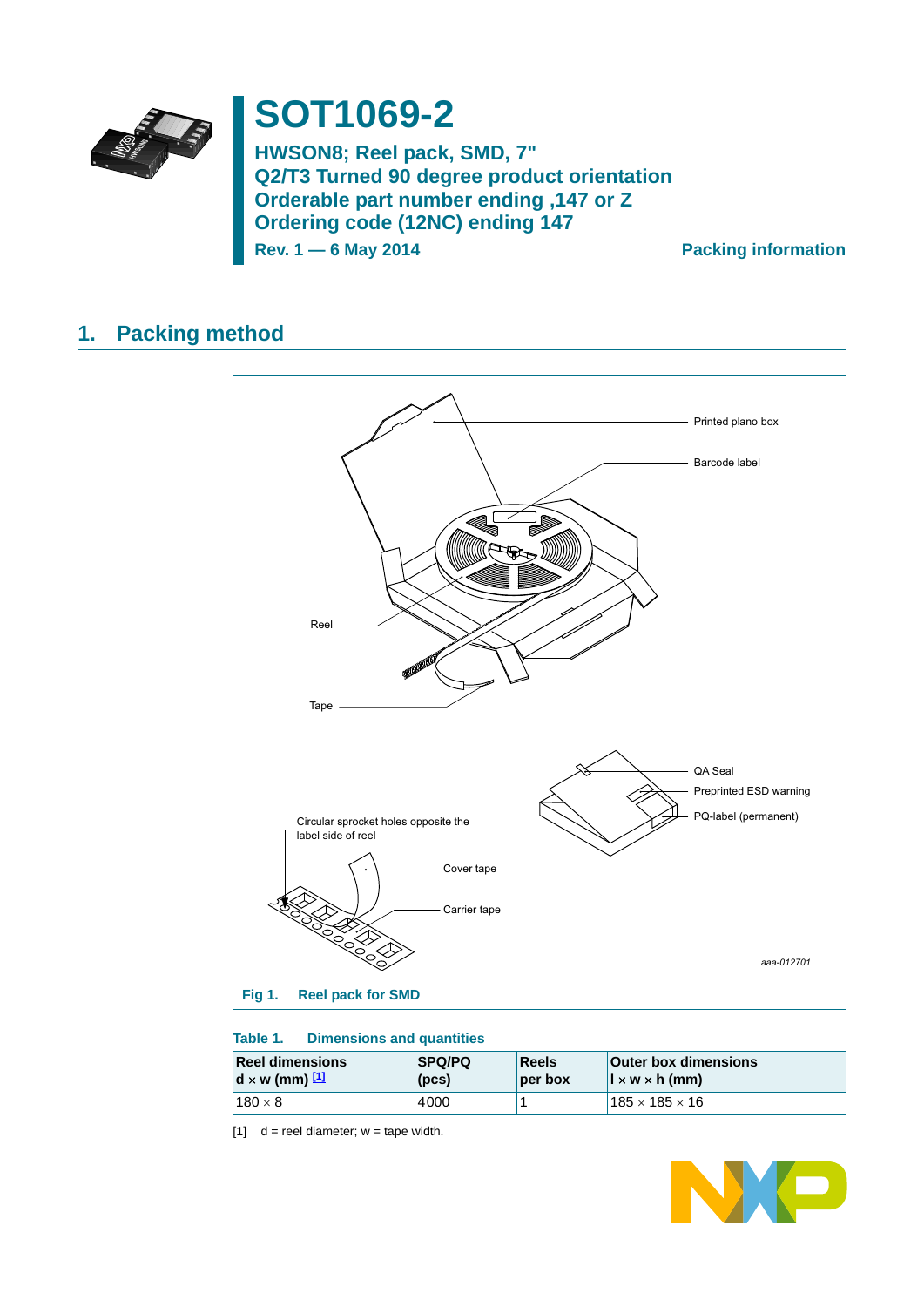# **NXP Semiconductors SOT1069-2**

### **HWSON8; Reel pack, SMD, 7" Q2/T3 Turned 90 degree product orientation Orderable part number ending ,147 or Z Ordering code (12NC) ending 147**

### **2. Product orientation**



## **3. Carrier tape dimensions**



### **Table 2. Carrier tape dimensions**

| In accordance with IEC 60286-3. |  |  |
|---------------------------------|--|--|
|---------------------------------|--|--|

| $ A_0 $ (mm) | $B_0$ (mm) | $K_0$ (mm) | $T$ (mm) | $P_1$ (mm) | W(mm) |
|--------------|------------|------------|----------|------------|-------|
| 2.25         | 3.25       | 1.05       | 0.3      | 4          |       |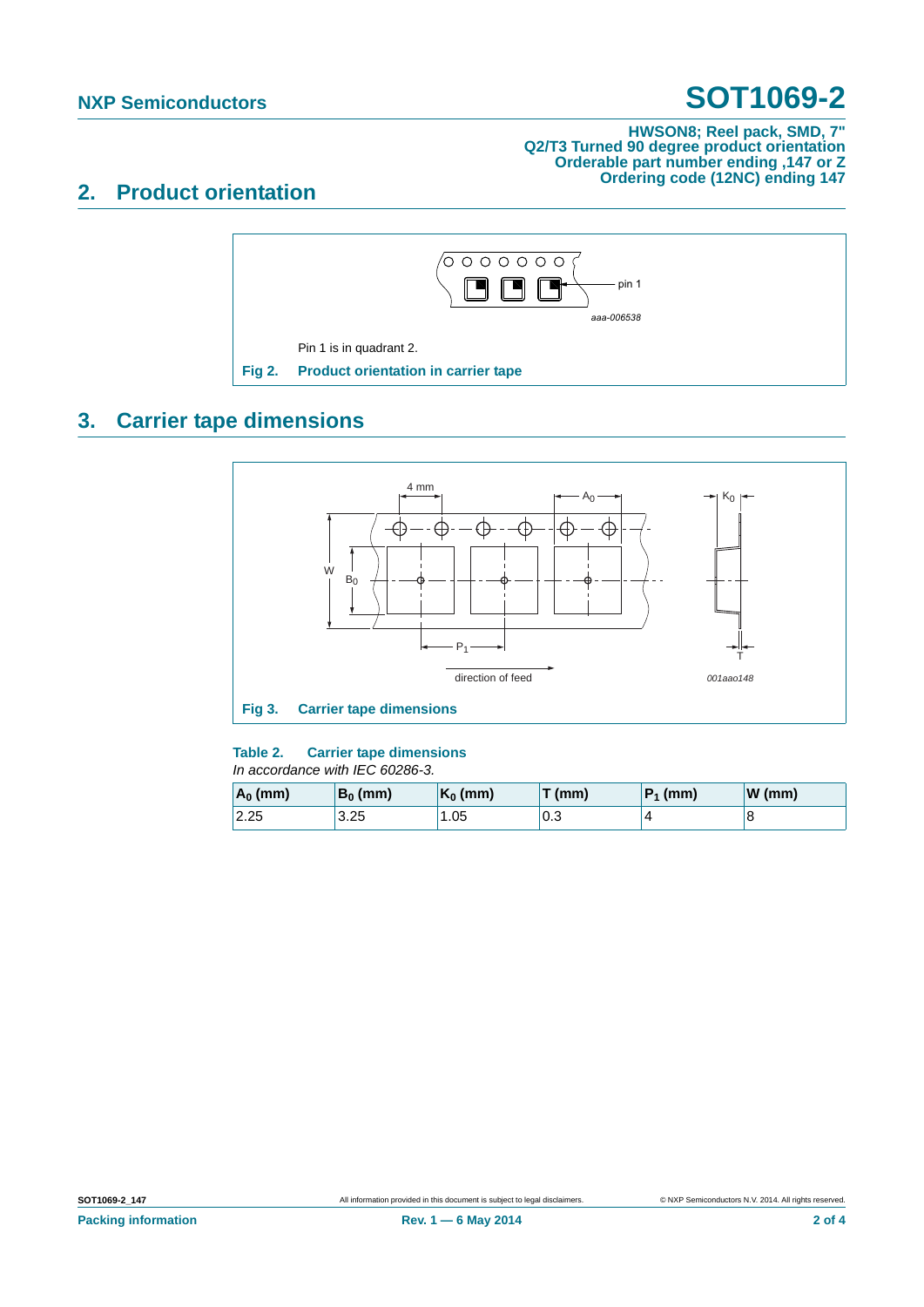# **NXP Semiconductors SOT1069-2**

### **HWSON8; Reel pack, SMD, 7" Q2/T3 Turned 90 degree product orientation Orderable part number ending ,147 or Z Ordering code (12NC) ending 147**

# **4. Reel dimensions**



#### **Table 3. Reel dimensions** *In accordance with IEC 60286-3.*

| A [nom] | $W2$ [max] | <b>B</b> [min] | $C$ [min] | $D$ [min] |
|---------|------------|----------------|-----------|-----------|
| (mm)    | (mm)       | (mm)           | (mm)      | (mm)      |
| 180     | 14.4       | 1.5            | 12.8      | 20.2      |